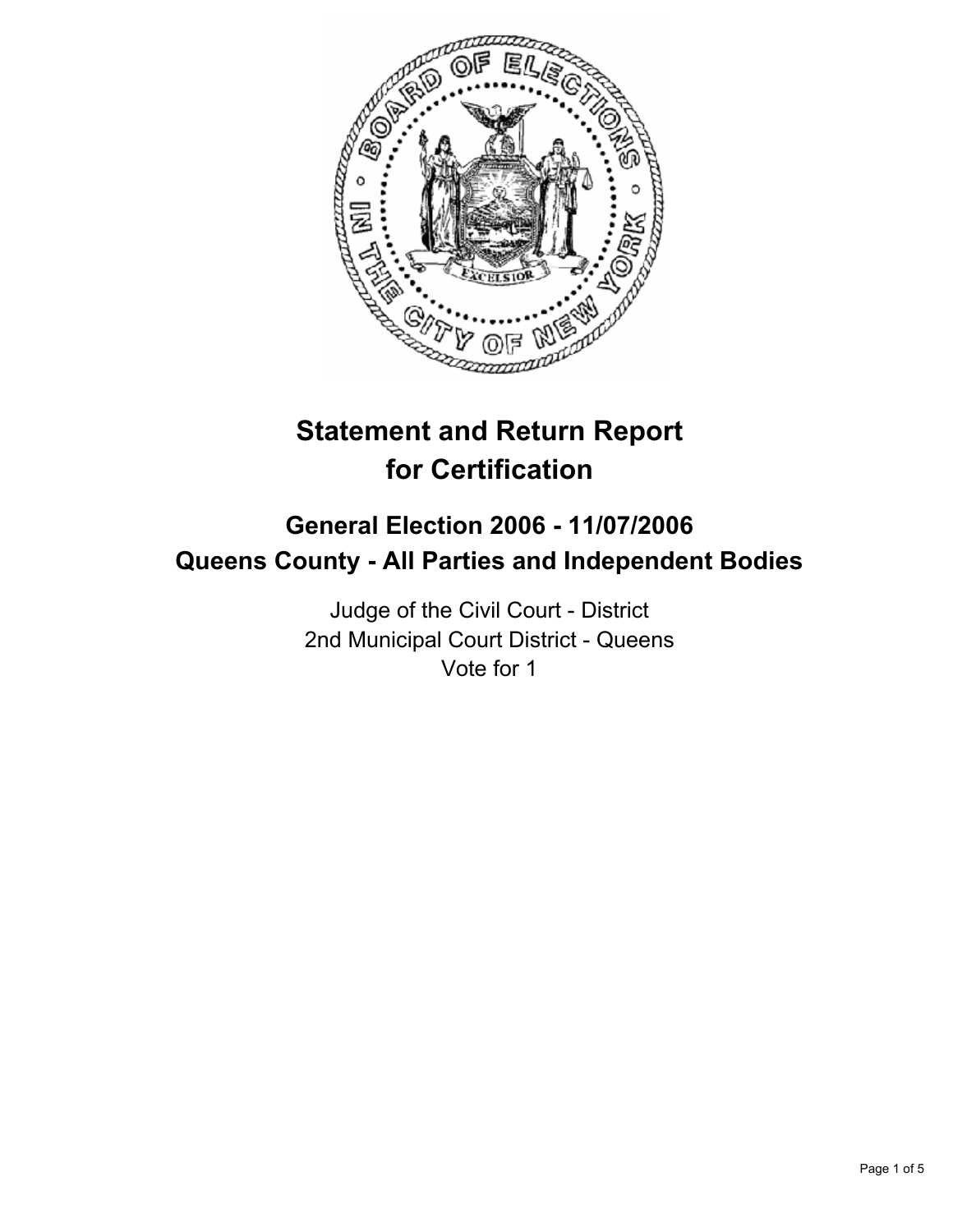

# **Assembly District 27**

| PUBLIC COUNTER                       | 2,358 |
|--------------------------------------|-------|
| <b>EMERGENCY</b>                     | 0     |
| ABSENTEE/MILITARY                    | 55    |
| <b>AFFIDAVIT</b>                     | 42    |
| <b>Total Ballots</b>                 | 2,470 |
| LESLIE J PURIFICACION (REPUBLICAN)   | 340   |
| LESLIE J PURIFICACION (DEMOCRATIC)   | 1,357 |
| LESLIE J PURIFICACION (CONSERVATIVE) | 33    |
| <b>Total Votes</b>                   | 1,730 |
| Unrecorded                           | 740   |

# **Assembly District 28**

| <b>PUBLIC COUNTER</b>                | 11,304 |
|--------------------------------------|--------|
| <b>EMERGENCY</b>                     | 26     |
| ABSENTEE/MILITARY                    | 328    |
| AFFIDAVIT                            | 148    |
| <b>Total Ballots</b>                 | 11,926 |
| LESLIE J PURIFICACION (REPUBLICAN)   | 1,896  |
| LESLIE J PURIFICACION (DEMOCRATIC)   | 6,936  |
| LESLIE J PURIFICACION (CONSERVATIVE) | 254    |
| JEFF LEBOWITZ (WRITE-IN)             |        |
| MICHEL EVANCHIK (WRITE-IN)           |        |
| <b>Total Votes</b>                   | 9,094  |
| Unrecorded                           | 2,832  |

# **Assembly District 30**

| <b>PUBLIC COUNTER</b>                | 5,554 |
|--------------------------------------|-------|
| <b>EMERGENCY</b>                     |       |
| ABSENTEE/MILITARY                    | 100   |
| AFFIDAVIT                            | 91    |
| <b>Total Ballots</b>                 | 5,782 |
| LESLIE J PURIFICACION (REPUBLICAN)   | 820   |
| LESLIE J PURIFICACION (DEMOCRATIC)   | 3,074 |
| LESLIE J PURIFICACION (CONSERVATIVE) | 171   |
| <b>Total Votes</b>                   | 4,065 |
| Unrecorded                           | 1.717 |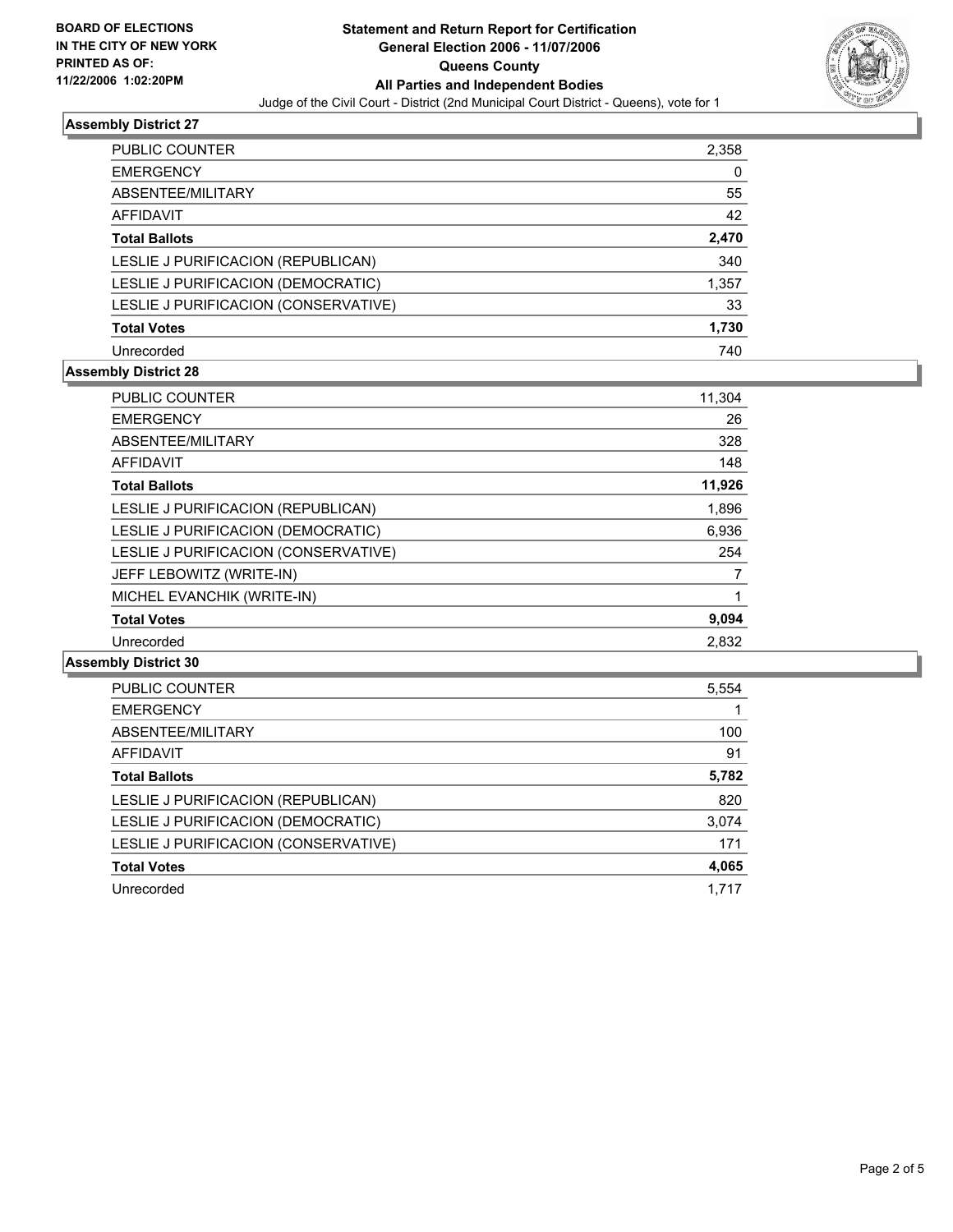

# **Assembly District 34**

| PUBLIC COUNTER                       | 13,876 |
|--------------------------------------|--------|
| <b>EMERGENCY</b>                     | 49     |
| ABSENTEE/MILITARY                    | 200    |
| AFFIDAVIT                            | 235    |
| <b>Total Ballots</b>                 | 14,444 |
| LESLIE J PURIFICACION (REPUBLICAN)   | 1,582  |
| LESLIE J PURIFICACION (DEMOCRATIC)   | 8,129  |
| LESLIE J PURIFICACION (CONSERVATIVE) | 261    |
| JOHN QUINN (WRITE-IN)                |        |
| <b>Total Votes</b>                   | 9,973  |
| Unrecorded                           | 4.471  |

# **Assembly District 35**

| <b>Total Votes</b><br>Unrecorded     | 8,815<br>4,358 |
|--------------------------------------|----------------|
| LESLIE J PURIFICACION (CONSERVATIVE) | 163            |
| LESLIE J PURIFICACION (DEMOCRATIC)   | 7,651          |
| LESLIE J PURIFICACION (REPUBLICAN)   | 1,001          |
| <b>Total Ballots</b>                 | 13,173         |
| AFFIDAVIT                            | 176            |
| ABSENTEE/MILITARY                    | 173            |
| <b>EMERGENCY</b>                     | 0              |
| PUBLIC COUNTER                       | 12,772         |

# **Assembly District 36**

| PUBLIC COUNTER                       | 1,150 |  |
|--------------------------------------|-------|--|
| <b>EMERGENCY</b>                     | 0     |  |
| ABSENTEE/MILITARY                    | 20    |  |
| <b>AFFIDAVIT</b>                     | 22    |  |
| <b>Total Ballots</b>                 | 1,199 |  |
| LESLIE J PURIFICACION (REPUBLICAN)   | 220   |  |
| LESLIE J PURIFICACION (DEMOCRATIC)   | 601   |  |
| LESLIE J PURIFICACION (CONSERVATIVE) | 38    |  |
| <b>Total Votes</b>                   | 859   |  |
| Unrecorded                           | 340   |  |

# **Assembly District 37**

| PUBLIC COUNTER<br>5,838                     |     |
|---------------------------------------------|-----|
| <b>EMERGENCY</b>                            | 0   |
| ABSENTEE/MILITARY                           | 76  |
| AFFIDAVIT                                   | 142 |
| 6,093<br><b>Total Ballots</b>               |     |
| 652<br>LESLIE J PURIFICACION (REPUBLICAN)   |     |
| LESLIE J PURIFICACION (DEMOCRATIC)<br>3,716 |     |
| LESLIE J PURIFICACION (CONSERVATIVE)        | 125 |
| 4,493<br><b>Total Votes</b>                 |     |
| 1,600<br>Unrecorded                         |     |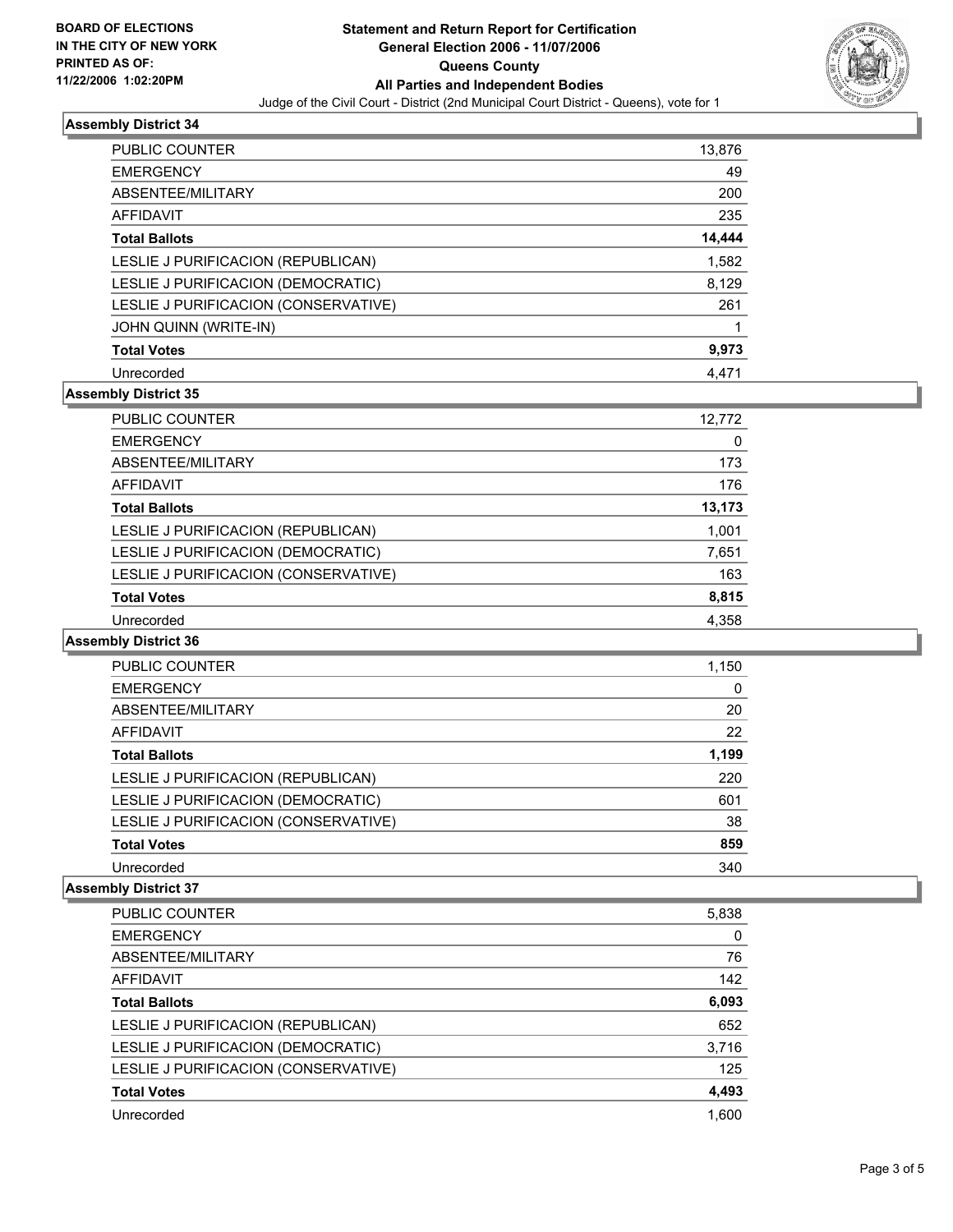

# **Assembly District 39**

| PUBLIC COUNTER                       | 9,938  |
|--------------------------------------|--------|
| <b>EMERGENCY</b>                     | 49     |
| ABSENTEE/MILITARY                    | 121    |
| AFFIDAVIT                            | 180    |
| <b>Total Ballots</b>                 | 10,329 |
| LESLIE J PURIFICACION (REPUBLICAN)   | 825    |
| LESLIE J PURIFICACION (DEMOCRATIC)   | 5,561  |
| LESLIE J PURIFICACION (CONSERVATIVE) | 126    |
| JAMES LOPREST (WRITE-IN)             |        |
| SLOPPY (WRITE-IN)                    |        |
| <b>Total Votes</b>                   | 6,514  |
| Unrecorded                           | 3.815  |